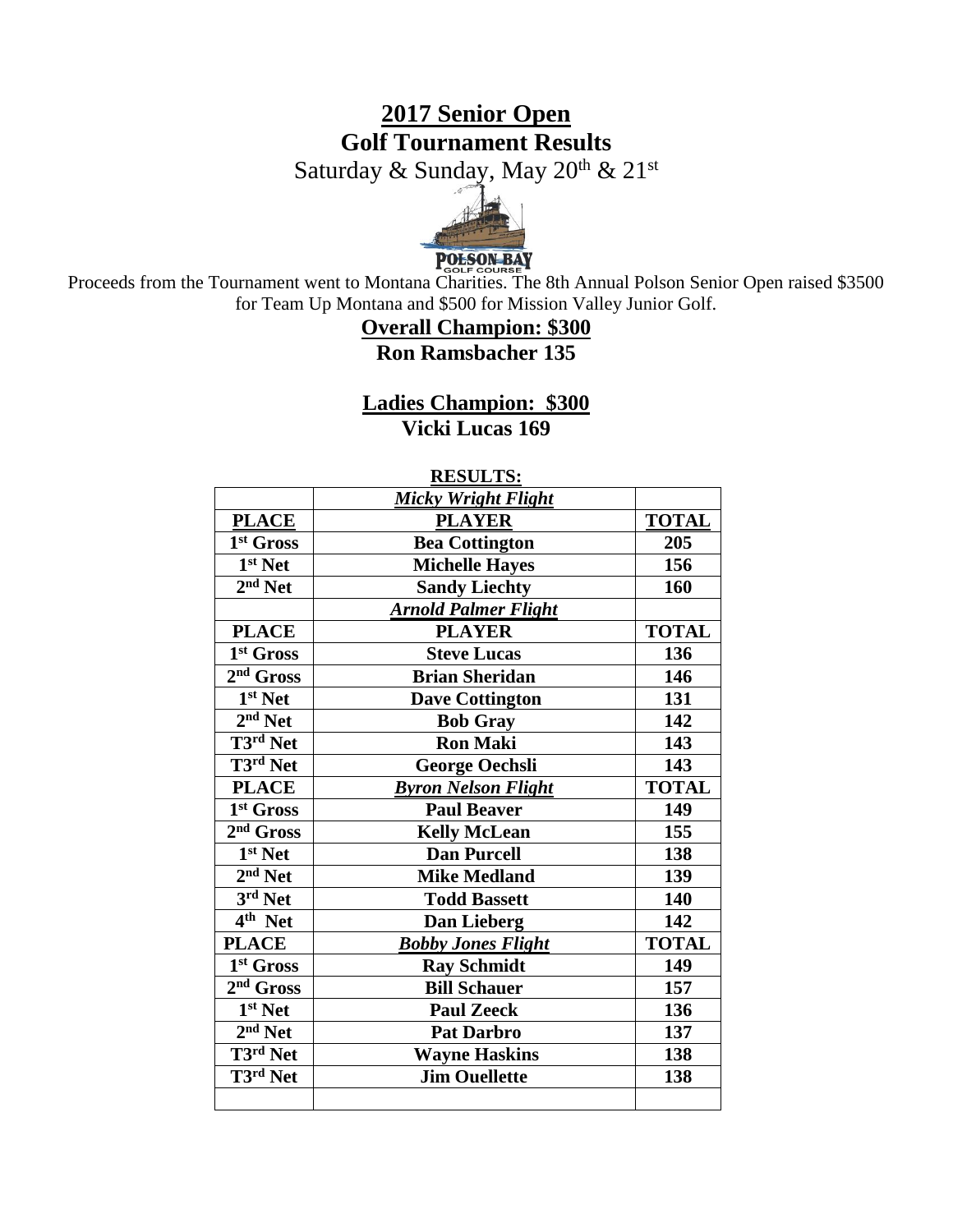|                                        | <b>Ben Hogan Flight</b> |              |
|----------------------------------------|-------------------------|--------------|
| <b>PLACE</b>                           | <b>PLAYER</b>           | <b>TOTAL</b> |
| 1 <sup>st</sup> Gross                  | <b>Perry Jacobson</b>   | 156          |
| $2nd$ Gross                            | <b>Scot McNown</b>      | 163          |
| $1st$ Net                              | <b>Bill Hughes</b>      | 138          |
| $\overline{\text{T2}}^{\text{nd}}$ Net | <b>Denny Davis</b>      | 141          |
| <b>T2nd Net</b>                        | <b>Brian Cripe</b>      | 141          |
| $4th$ Net                              | <b>Ken Jonansen</b>     | 142          |

### *Sam Snead Flight*

| <b>PLACE</b>          | <b>PLAYER</b>          | <b>TOTAL</b> |
|-----------------------|------------------------|--------------|
| 1 <sup>st</sup> Gross | <b>Klaus Gilchrist</b> | 158          |
| $2nd$ Gross           | <b>Bill Owen</b>       | 164          |
| $T1st$ Net            | <b>Mark McGlynn</b>    | 136          |
| $T1^{st}$ net         | <b>Chad Komlofske</b>  | 136          |
| <b>T3rd Net</b>       | <b>Joe King</b>        | 138          |
| <b>T3rd Net</b>       | <b>John Perros</b>     | 138          |

## *Jimmy Demaret Flight*

| <b>PLACE</b>          | <b>PLAYER</b>                                                          | <b>TOTAL</b> |
|-----------------------|------------------------------------------------------------------------|--------------|
| 1 <sup>st</sup> Gross | <b>RT</b> Ray                                                          | 168          |
| $2nd$ Gross           | <b>Bob Slaven</b>                                                      | 172          |
| T1 <sup>st</sup> Net  | <b>Mark Hubbard</b>                                                    | 137          |
| T1 <sup>st</sup> Net  | <b>Bob Woody</b>                                                       | 137          |
| $3rd$ Net             | <b>Dave Khoury</b>                                                     | 141          |
| 4 <sup>th</sup> Net   | <b>Ron Olson</b>                                                       | 144          |
|                       | T11.50<br>$\mathbf{r}$<br>$\mathbf{r}$<br>$\mathbf{r}$ .<br>$\sqrt{ }$ |              |

#### *Harry Vardon Flight 70 and Over*

| <b>PLACE</b>                      | <b>PLAYER</b>           | <b>TOTAL</b> |
|-----------------------------------|-------------------------|--------------|
| 1 <sup>st</sup> Gross             | <b>Zander Blewett</b>   | 153          |
| T <sub>2<sup>nd</sup> Gross</sub> | <b>Jerry Fisher</b>     | 154          |
| <b>T2nd Gross</b>                 | <b>Dave Streeter</b>    | 154          |
| $1st$ Net                         | <b>George Geise</b>     | 133          |
| $2nd$ Net                         | <b>Mike Southerland</b> | 135          |
| $3rd$ Net                         | <b>Russ Pilcher</b>     | 139          |
| 4 <sup>th</sup> Net               | <b>Jeff Pallister</b>   | 140          |

### *Walter Hagen Flight 70 and Over*

| <b>PLACE</b>        | <b>PLAYER</b>          | <b>TOTAL</b> |
|---------------------|------------------------|--------------|
| $1st$ Gross         | <b>Gary Rodman</b>     | 173          |
| $2nd$ Gross         | Don Barba              | 174          |
| $T1^{st}$ Net       | <b>Bob Vick</b>        | 137          |
| $T1^{st}$ Net       | <b>Ray Beck</b>        | 137          |
| 3rd Net             | <b>Herb Kimball</b>    | 144          |
| 4 <sup>th</sup> Net | <b>Jamie Boettcher</b> | 145          |